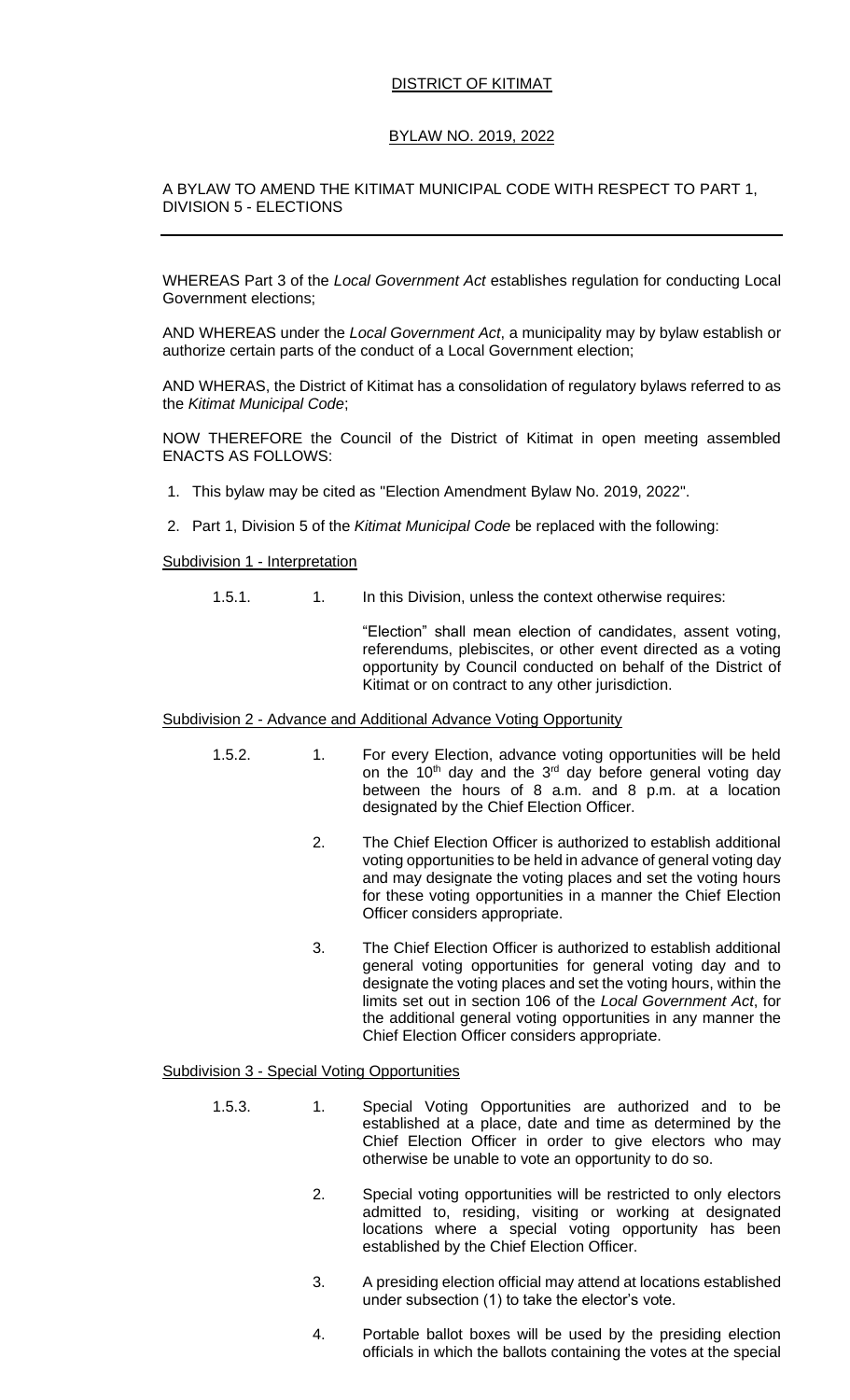opportunity voting places will be placed.

- 5. The presiding election officials appointed to attend at the special voting opportunity locations shall conduct the voting proceedings generally in accordance with the following:
	- (a) explain and demonstrate the voting procedures; (b) all electors of special voting opportunities must register in accordance with the *Local Government Act*;
	- (c) have the elector sign the voting book;
	- (d) provide a ballot to the elector and any further instructions the elector requires;

(e) allow the elector to mark the ballot in private and place it into a portable ballot box.

- 6. Bedside voting is authorized for patients and residents and will be conducted in consultation with the facility and with the assistance of the presiding election official.
- 7. No other person may be present or adjacent to the elector during voting unless approved by the Chief Election Officer or designated presiding election official.
- 8. The presiding election official will ensure that the portable ballot box is secured. As soon as the presiding election official has attended at all facilities or institutions as directed by the Chief Election Officer, the presiding election official must seal the portable ballot box and return it to the Chief Election Officer or their designate.
- 9. The number of candidate representatives who may be present at a Special Voting Opportunity is limited to one.

#### Subdivision 4 - Mail Ballot Voting and Registration

- 1.5.4. 1. Voting and registration by mail are authorized in accordance with the *Local Government Act* and any regulations as amended.
	- 2. The Chief Election Officer may establish the time limits in relation to voting by mail.
	- 3. In section 1.5.4:

"Applicant" means an elector who wants to vote by mail and make a request for a mail ballot;

"Authorized Person" means a person that the applicant has authorized, on the applicant's behalf, to:

a) pickup a mail ballot package; or

b) drop off a completed mail ballot package

"Register of Mail Ballots" means the records that the Chief Election Officer must keep in order to address any challenges to an elector's right to vote.

- 4. An Applicant shall apply by submitting to the Chief Election Officer their name and address during the period: a) commencing at the start of the nomination period; and b) ending at 4:00 pm (local time) two (2) days before general voting day.
- 5. Upon receipt of a request for a mail ballot, the Chief Election Officer shall, between the time the ballots are ready and 4:00 p.m. (local time) two (2) days before general voting day:
	- a) Make available to the Applicant a mail ballot package which contains:
		- i. the content set out in section 110 (7) of the *Local Government Act*;
		- ii. instructions and information advising the Applicant how to vote and register by mail; and
		- iii. a statement advising the Applicant that
			- a. the Applicant must meet the eligibility to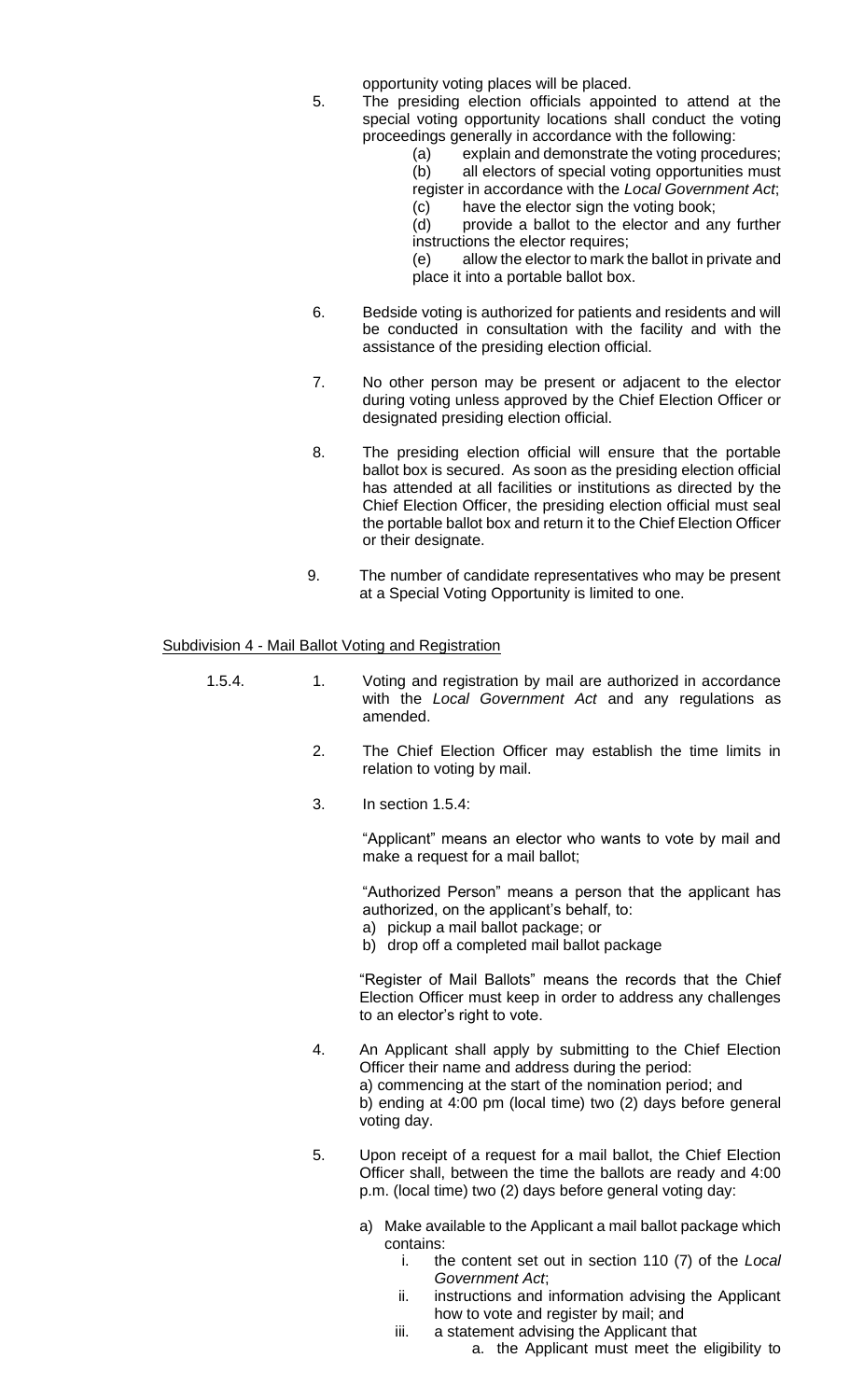vote criteria; and

- b. must attest to such fact; and
- b) Record in the Register of Mail Ballots and, upon request, make available for inspection:
	- i. the name and address of all Applicants who request and are issued a mail ballot and elector registration package; and
	- ii. any other information that the Chief Election Officer deems helpful to maintain the Register of Mail Ballots.
- 6. At the Applicant's direction, the Chief Election Officer may distribute the mail ballot package in any of the following ways by:
	- a) sending the mail ballot package by Canada Post;
	- b) sending the mail ballot package by courier at the expense of the Applicant;
	- c) having the mail ballot package picked up by the Applicant at a designated time and location; or
	- d) having the mail ballot package picked up by an Authorized Person at a designated time and location.
- 7. The Chief Election Officer may request that the Authorized Person show identification and sign a form before providing the Authorized Person with the mail ballot package.

# Mail Ballot Voting Procedure

- 8. To vote by a mail ballot, the elector shall mark the ballot in accordance with the instructions contained in the mail ballot package provided by the Chief Election Officer.
- 9. After marking the ballot, the elector shall:
	- a) place the ballot in the secrecy envelope provided and seal the secrecy envelope;
	- b) place the secrecy envelope in the certification envelope, and complete and sign the certification printed on such envelope, and then seal the certification envelope;
	- c) place the certification envelope, together with a completed elector registration application, if required, in the outer envelope, and then seal the outer envelope; and
	- d) mail, or have delivered, the outer envelope and its contents to the Chief Election Officer at the address specified so that it is received by the Chief Election Officer no later than the close of voting on general voting day.
- 10. In accordance with section 110 (4) of the *Local Government Act*, electors who register by mail are not required to produce to an election official a copy of proof of their identity and place of residence; however, they must attest to the fact they are eligible to vote and meet the registration criteria in the presence of a witness and record having done so on the certification envelope.

### Mail Ballot Acceptance or Rejection

- 11. Where a mail ballot and its contents are received by the Chief Election Officer by 2:00 p.m. (local time) on the Friday prior to General Voting Day, the Chief Election Officer shall, upon receipt of the returned envelope and its contents:
	- a) immediately record the date of receipt in the Register of Mail Ballots; and
	- b) open the return envelope and examine the certification envelope.
- 12. When the Chief Election Officer examines the certification envelope, the Chief Election Officer shall:
	- a) confirm the identity of the elector on the Register of Mail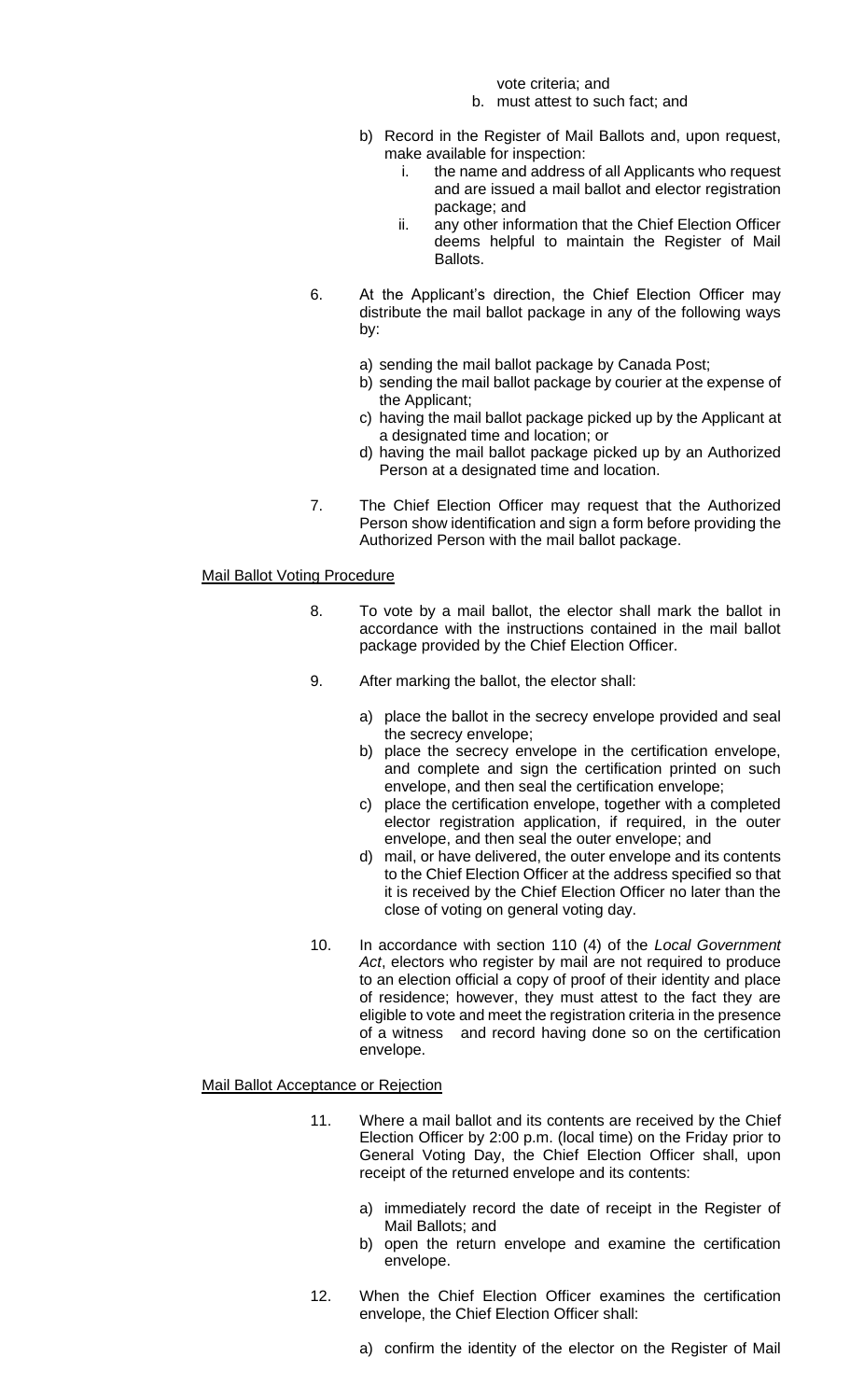Ballots and their entitlement to vote;

- b) determine the fulfilment of the requirements in section 70 of the *Local Government Act* and the completeness of any application to register, if required; and
- c) determine the completeness of the certification envelope.
- 13. If the Chief Election Officer is satisfied that the elector has met the requirements in section 11, the Chief Election Officer shall:
	- a) mark the certification envelope as "accepted"; and
	- b) place the accepted and unopened certification envelope with any other certification envelopes in a designated mail ballot box.
- 14. If the Chief Election Officer determines that:
	- a) The Chief Election Officer is not satisfied as to the identity of the elector; or
	- b) the elector has not completed the application to register in accordance with this Division or the *Local Government Act*; or
	- c) the returned mail ballot envelope is received by the Chief Election Officer after the close of voting on general voting day,

the Chief Election Officer shall mark the unopened returned mail ballot envelope or rejected certification envelope as "rejected", indicate the reason for the rejection on the rejected mail ballot and place it in a designated ballot box with the other rejected mail ballots.

- 15. The Chief Election Officer shall secure and retain in their custody all opened and unopened, accepted and rejected mail ballots and certification envelopes in order to manage any challenges made in accordance with this Division.
- 16. After 2:00 p.m. (local time) on the Friday prior to general voting day at a time and place decided by the Chief Election Officer, the Chief Election Officer shall invite candidate representatives to observe the opening of the accepted certification envelopes received up to 2:00 pm on the Friday prior to general voting day for the purpose of preparing the mail ballots for counting and to provide an opportunity for challenges to be made. At such time, the Chief Election Officer, in the presence of at least one (1) election official and any candidate representatives, shall:
	- a) deal with any challenges to the electors involving the accepted certification envelopes;
	- b) open the accepted certification envelopes;
	- c) remove the secrecy envelopes containing the ballots; and
	- d) unless the right of a person identified on the accepted certification envelope has been challenged and not resolved in favour of that person being permitted to vote, place the secrecy envelope containing the ballot in a designated mail ballot box.
- 17. Any returned mail ballot enveloped received after the time and date set out in section 15 will be handled and processed in accordance with sections 10 through 14 until the close of general voting.
- 18. As soon as practicable after the close of voting on general voting day, in the presence of at least one election official and any candidate representatives, the Chief Election Officer shall ensure that the unopened accepted certification envelopes, previously processed secrecy envelopes, and any other unopened returned mail ballots packages received in time are opened, duly processed in accordance with this subdivision, and the accepted ballots contained therein are counted in accordance with the provisions of this Division and the *Local Government Act*.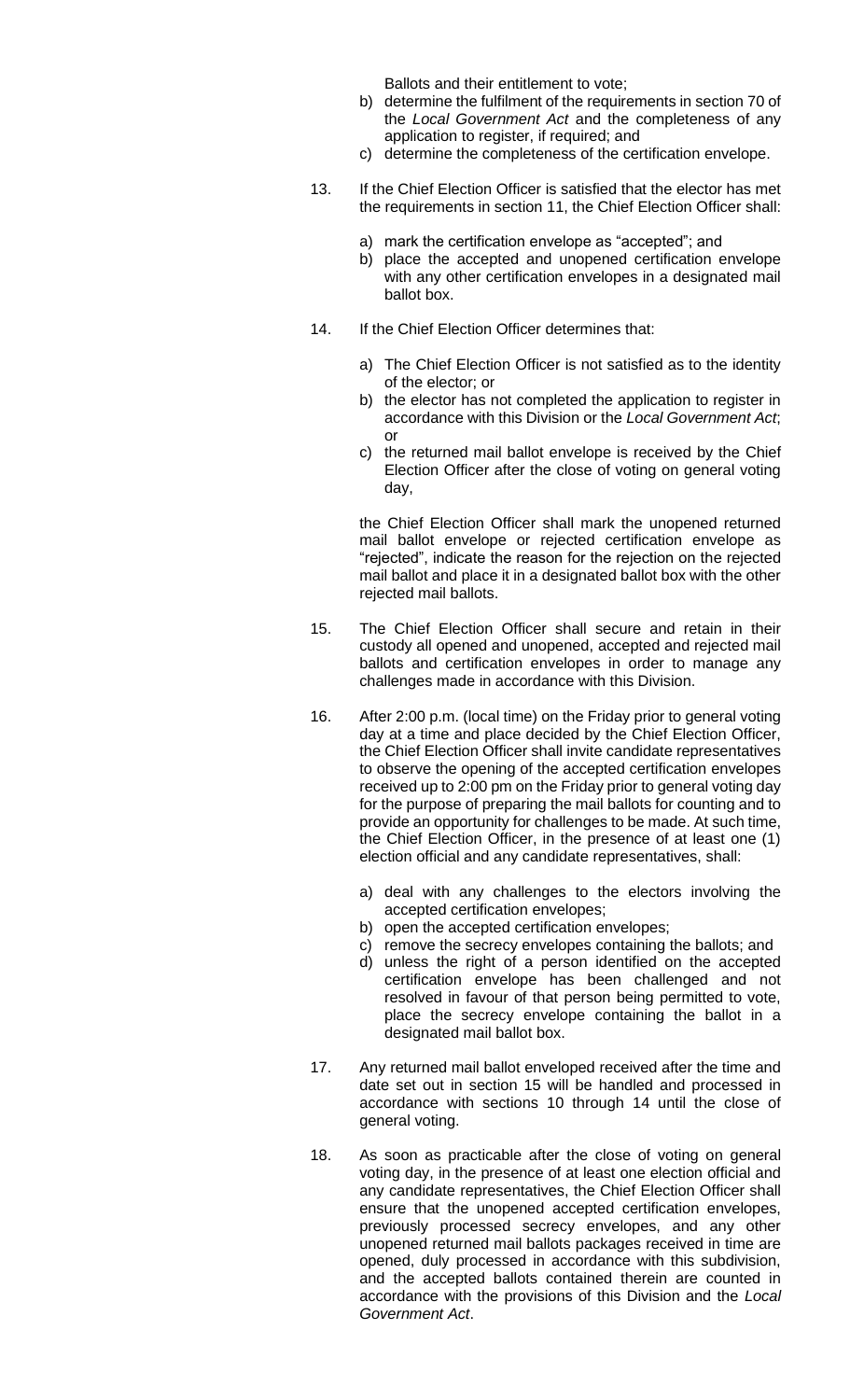## Challenge of Elector

19. A person who qualifies under section 126 of the *Local Government Act* may challenge the right of a person to vote by mail ballot on the grounds set out in section 126 of the *Local Government Act*.

# Elector's Name Already Used

20. If, upon receiving a request for a mail ballot, the Chief Election Officer determines that another person has voted or has already been issued a mail ballot in the elector's name, the Chief Election Officer shall comply with Section 127 of the *Local Government Act*.

### Replacement of Spoiled Ballot

- 21. If an elector unintentionally spoils a mail ballot before returning it to the Chief Election Officer, the elector may request a replacement ballot by:
	- a) advising the Chief Election Officer of the ballot spoilage; and
	- b) mailing or otherwise delivering by any appropriate means, the spoiled ballot package in its entirety to the Chief Election Officer.
- 22. Upon receipt of the spoiled ballot package and request for replacement, the Chief Election Officer shall record such fact and proceed in accordance with  $1.5.4.5 - 1.5.4.7$  so far as practicable within the applicable time limitations.

# Subdivision 5 – Registration and Voters Lists

- 1.5.5. 1. For the purposes of all local elections and assent voting under Parts 3 and 4 of the *Local Government Act*, the most current available Provincial list of voters prepared under the *Election Act*, shall become the register of resident electors on the 52nd day prior to the general voting day for such elections and submissions to the electors.
	- 2. Pursuant to section 77 (8) of the *Local Government Act*, a fee of TWENTY-FIVE (25¢) cents per page will be imposed for providing any additional copies of the list of registered electors and any copy or other record of information of referred to in section 59 of the *Local Elections Campaign Financing Act.*
	- 3. An eligible voter who is not on the Provincial list of voters may register as an elector on general voting day, at an advance voting opportunity, special voting opportunity, or by mail in accordance with Part 1, Division 5, Subdivision 4.

### Subdivision 6 – Access to Nomination Documents

1.5.6. 1. Public access to nomination documents will be provided by viewing of the documents on the District of Kitimat website as soon as possible from time of delivery of nomination documents to the Chief Election Officer until 30 days after the declaration of the election results pursuant to section 146 of the *Local Government Act*. This is in addition to the documents being made available for inspection in the District Office during regular office hours.

### Subdivision 7 – Recount Procedure

- 
- 1.5.7 1. If, in order to determine the results, in the Chief Election Officer's sole discretion, it is necessary or desirable to conduct a recount of the votes for any position or question, the Chief Election Officer may conduct a recount generally in accordance with this Division and the *Local Government Act*. To obtain the election results, the Chief Election Officer shall tally the votes and communicate the total election results.